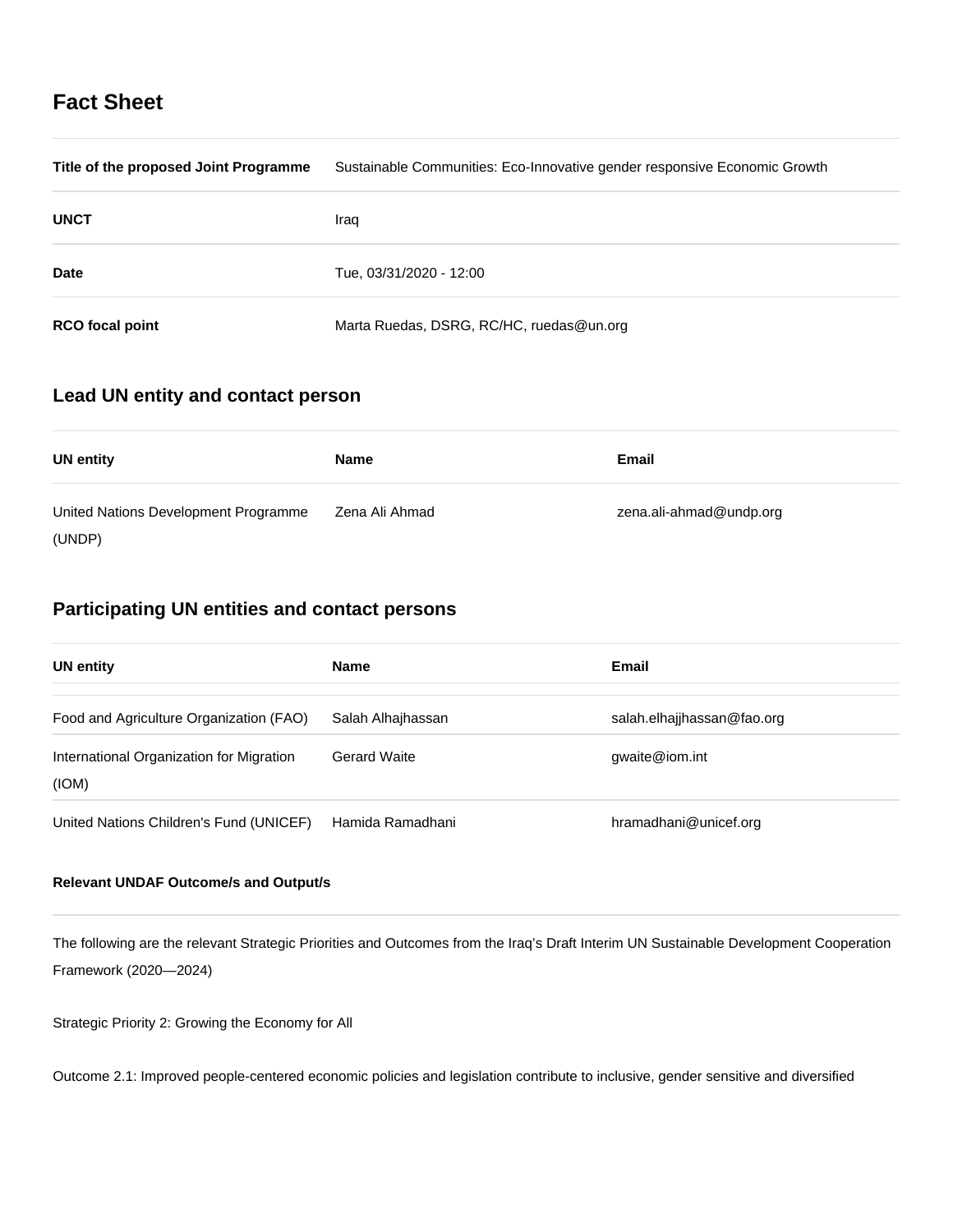economic growth, with focus on increasing income security and decent work for women, youth and vulnerable populations.

Outcome 2.2: People in Iraq have strengthened capacity, enabling inclusive access to and engagement in economic activities

Strategic Priority 4: Promoting Natural Resource and Disaster Risk Management, and Climate Change Resilience

Outcome 4.1: Strengthened and resourced policies and frameworks are implemented for managing natural resources (including transboundary issues), developing renewable resources, and increasing resilience to climate change, environmental stress and natural hazards, and man-made and natural disasters.

#### **Relevant objective/s from national strategic document/s**

- Objective 1: Create credit activities that stimulate growth (NDP 2018-2022)
- Objective 2: Maximize agricultural and industrial production (NDP 2018-2022)
- Objective 3: Improve the environmental impact of electricity activity by reducing CO2 emissions (NDP 2018-2022)
- Objective 4: Enhance the private sector role in managing the energy production and distribution sectors (NDP 2018-2022)
- Goal (3-4): Develop the agricultural sector and achieve food security (Iraq Vision 2030)
- Goal (3-1): High and sustainable economic growth rate (Iraq Vision 2030)
- Goal (2-4): Reform public financial administration and achieve financial sustainability (Iraq Vision 2030)
- Goal (5-2): Efficient use of water resources (Iraq Vision 2030)
- Promote use of solar energy in poor areas (PRS 2018-2022)
- Establish business incubator programs to provide training, finance and services to support small enterprises of the poor, especially women, per the comparative advantage of urban areas (PRS 2018-2022)
- Encourage graduates of agricultural colleges and institutes, colleges of

veterinary medicine, and vocational agricultural schools to establish businesses and agricultural enterprises for job creation in rural areas, taking advantage of Law No. 24/2013 (PRS 2018-2022)

- Establishment of a Fund to provide seed capital soft loans and loan guarantees for businesses to establish new enterprises, increase competitiveness; and to promote entrepreneurship and innovation (PSDS 2014-2030)
- Provide safe drinking water in poor and remote areas (PRS 2018-2022)
- Improved governance, including the protection of human rights; UNDAF (2015-2019)
- Inclusive, more equitable and sustainable economic growth; UNDAF (2015-2019)
- Environmental management and compliance with ratified international environmental treaties and obligations; UNDAF (2015-2019)
- Increased access to quality essential services; UNDAF (2015-2019) and
- Investment in human capital and empowerment of women, youth and children. UNDAF (2015-2019)

## **SDG targets on which the progress will be accelerated (includes targets from a range of SDGs and development pillars)**

**Goal 1: End Poverty**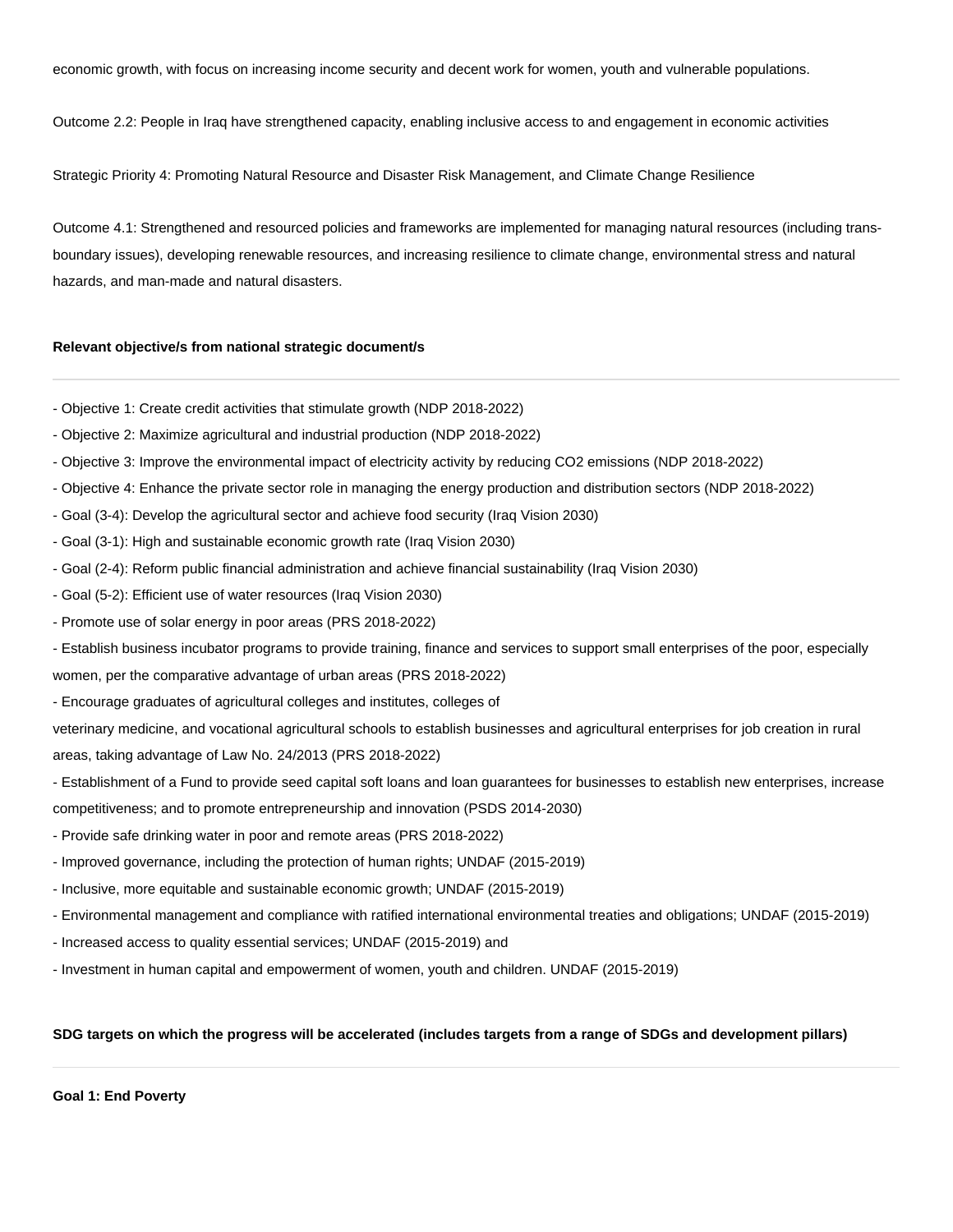| Goal 2: Zero Hunger                                    | 2.3   |  |
|--------------------------------------------------------|-------|--|
|                                                        | 2.4   |  |
| Goal 3: Good Health and Well-Being                     |       |  |
| <b>Goal 4: Quality Education</b>                       |       |  |
| <b>Goal 5: Gender Equality</b>                         |       |  |
| <b>Goal 6: Clean Water and Sanitation</b>              | 6.1   |  |
|                                                        | 6.4   |  |
|                                                        | 6.b   |  |
| <b>Goal 7: Affordable and Clean Energy</b>             | 7.2   |  |
| <b>Goal 8: Decent Work and Economic Growth</b>         | 8.2   |  |
|                                                        | 8.3   |  |
| Goal 9: Industry, Innovation and Infrastructure        | 9.3   |  |
| <b>Goal 10: Reduced Inequalities</b>                   |       |  |
| <b>Goal 11: Sustainable Cities and Communities</b>     | 11.a  |  |
| <b>Goal 12: Responsible Production and Consumption</b> |       |  |
| <b>Goal 13: Climate Action</b>                         |       |  |
| Goal 14: Life Below Water                              |       |  |
| Goal 15: Life On Land                                  |       |  |
| Goal 16: Peace, Justice and Strong Institutions        |       |  |
| Goal 17: Partnerships for the Goals                    | 17.3  |  |
|                                                        | 17.5  |  |
|                                                        | 17.16 |  |
|                                                        |       |  |

1.4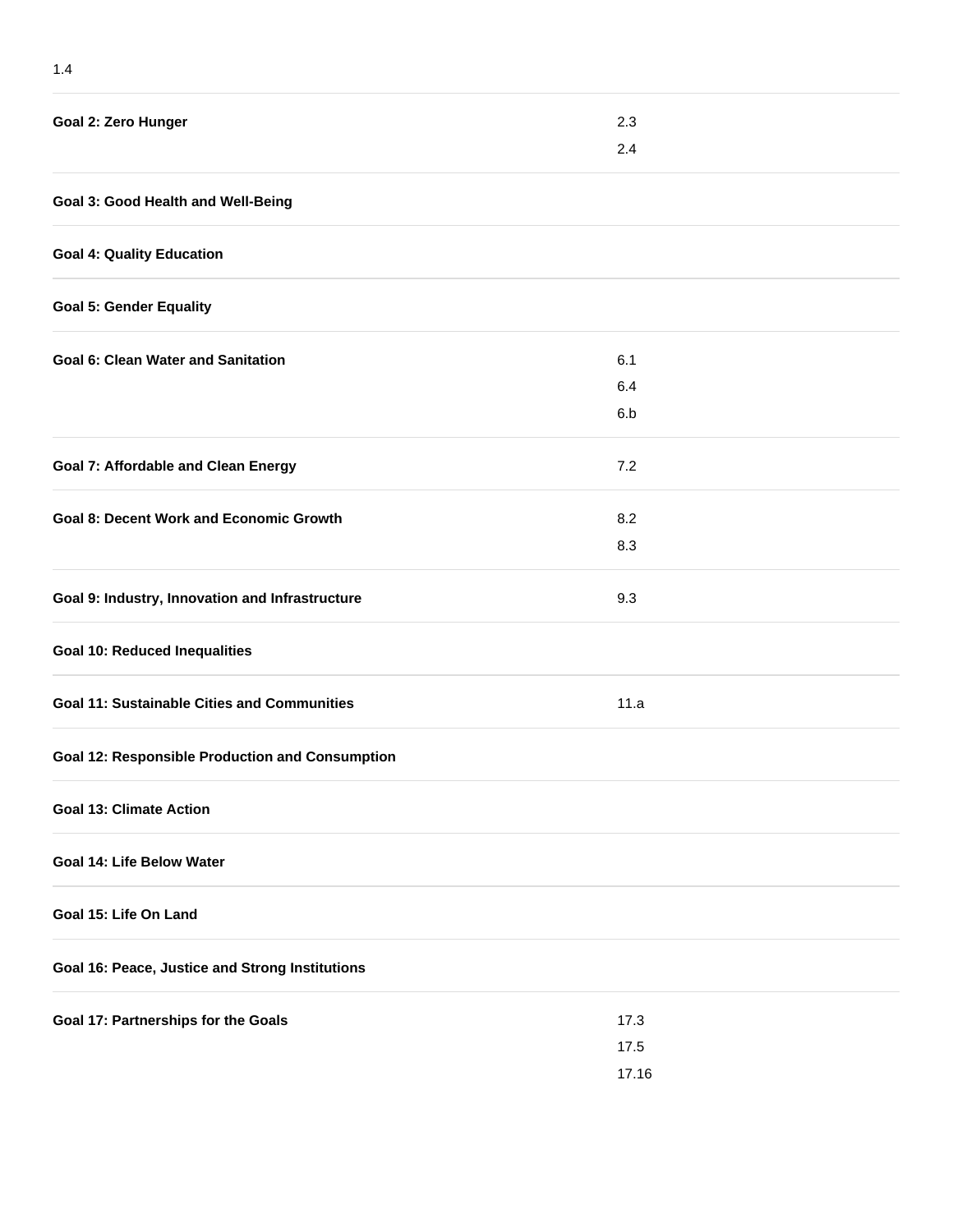# **Self-Assessment**

| The proposal reflects the integrated nature of the SDGs                                                                                                      | Yes        |
|--------------------------------------------------------------------------------------------------------------------------------------------------------------|------------|
| The proposal is based on an inter-agency approach (two or more UN entities<br>involved), with RC coordinating Joint Programme preparation and implementation | <b>Yes</b> |
| The proposed results are part of the UNDAF and aligned with national SDG<br>priorities                                                                       | Yes        |
| The proposed Joint Programme will be led by government and include key national Yes<br>stakeholders                                                          |            |
| The proposal is based on country level consultations, as explained in the Concept Yes<br>note, and endorsed by the government (the letter of endorsement)    |            |
| The proposal is based on the standard template for Concept Notes, it is complete,<br>and it includes:                                                        | Yes        |
| • Theory of Change demonstrating contribution to SDG acceleration and                                                                                        |            |
| transformation to implement the 2030 Agenda and awareness of relevant                                                                                        |            |
| financial policy efforts at regional or national level,                                                                                                      |            |
| * Results-oriented partnerships, including a strategy to engage and partner                                                                                  |            |
| with IFIs/MDBs,                                                                                                                                              |            |
| • "Quick wins" and substantive outcome-level results, and                                                                                                    |            |
| • Initial risk assessment and mitigation measures.                                                                                                           |            |
|                                                                                                                                                              |            |

**The proposal is expected to leverage resources for the SDGs at scale** Yes

# **Proposal for Joint Programme**

## **1. Summary of the Joint Programme**

The purpose of this JP is to accelerate implementation of SDGs in Iraq by scaling up the potential financing of Micro, Small and Medium Enterprises (MSMEs), in underserved and conflict affected provinces in priority sectors, especially in renewable energy, agriculture and agribusiness, and water security. The JP builds on the findings of a consultation with Iraqi stakeholders exploring priority areas in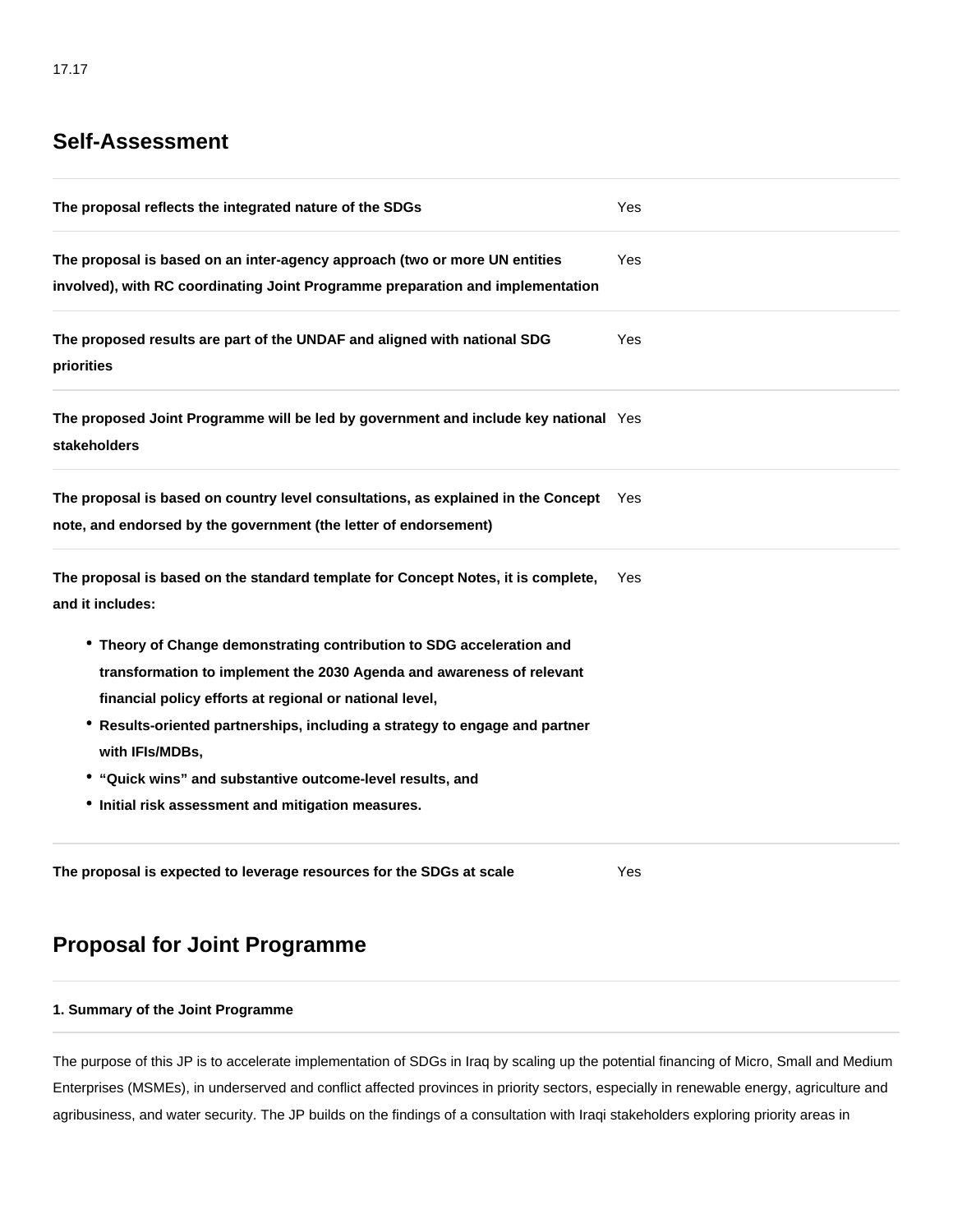advancing the 2030 Agenda, as prioritized in the NDP and Vision 2030.

The contribution of the private sector (PS) in Iraq is very low. More than half of the wage earners work in the government sector, with 90% of the working women employed in the government sector. The PS is dominated by MSMEs, with 68% of the total workforce engaged in informal activities. Female-owned SMEs have greater rates of informality and lower numbers of employees. Though MSMEs contribute to 90% of PS employment, their growth is constrained, among others, by lack of access to finance due to difficult collateral requirements (more than 150% of the loan value or two public sector guarantors). Lending to SMEs accounted for only 9% of bank loans in 2017, and only 2.7% of firms have financed investment projects through banks loans. Investment for job creation in the PS will, among others, require significant investments in priority non-oil economic sectors, namely green economy, climate change and friendly agriculture/agribusinesses.

With this backdrop, the JP aims to achieve the following results:

(a) Access to and use of renewable energy sources expanded and innovation and adoption of new technologies in production systems, agribusinesses, agroindustry and support services promoted;

(b) Access to finance and investment for MSM agri-business enterprises enhanced and enabling conditions for sustainable value chain strengthened;

(c) Financial market engagement with entrepreneurs facilitated through the enhancement of national and regional government capacities and private bank capacities,

(d) Localized pilot model to roll-out a transformative solution to catalyze and integrate financing to ensure water security developed.

(e) an assessment of the private sector contribution to SDG financing produced with clear recommendations for advocacy.

Multiple-innovative financing solutions will be explored and implemented through a credit-risk sharing arrangement with the private sector Part of the SDG funds will be delivered in the form of grants to SMEs to improve off-site infrastructure (for green agriculture/agribusiness and water use) and energy efficiency. Grant for microfinance will focus on enhancing employment/and productivity of women. The JP will be implemented in Anbar and Basra.

#### **2. Thesis and theory of change of the Joint Programme**

The JP aims to expand access to finance by MSMEs, especially women/youth-led in underserved areas, through credit guarantees, information and strengthening the capacity of local ecosystems (e.g., banks, and Unions), enabling MSMEs to create jobs, promote access to sustainable energy/water use among agricultural SMEs, promote agri-businesses, and value-chains through PPPs and other finance mechanisms.

IF enabling conditions for operation/management of MSMEs, credit guarantee schemes/risk sharing facilities, business development services, business skills training (marketing and strategic management including risk assessment and management), innovation, and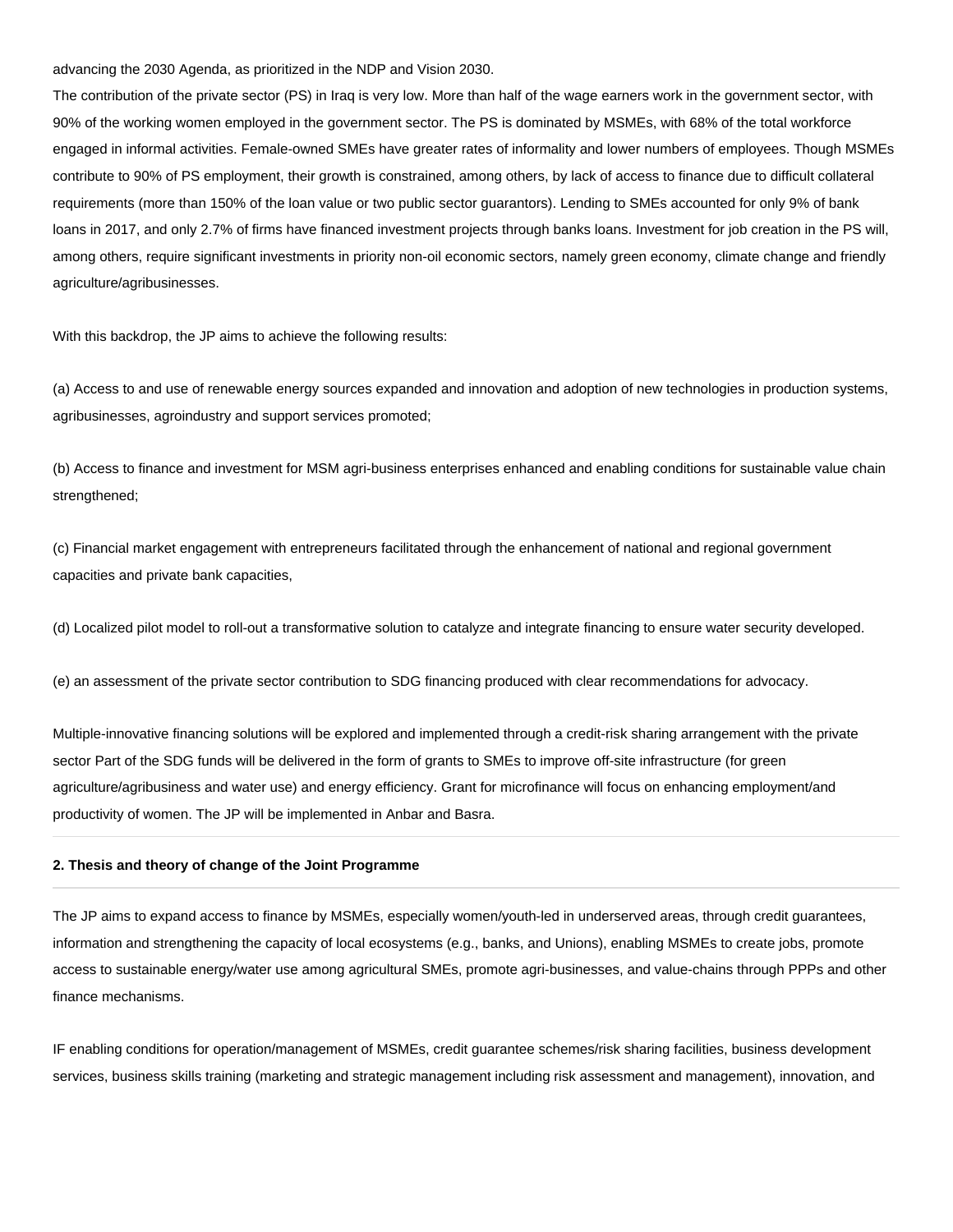technologies, are in place; and;

IF domestic public and private financial institutions are incentivized and their capacities strengthened to identify business opportunities and to expand access to finance tailored to MSMEs, while at the same time ensuring that No One is Left Behind;

IF financing is properly targeted towards enterprises (MSMEs) with experience in operating businesses, and if it is complemented with due diligence and quality assurance;

IF capacity of local public and private sector to utilize the opportunities for renewable energy strengthened

IF new technologies in production systems, agribusinesses, agroindustry and support services that strengthen the entire value chain are adopted; and IF Public and private Dialogue Platforms are established for each value chain;

THEN, domestic private sector will be able to expand access to banking opportunities to even more underserved populations; capacity of MSMEs, public sector and banks will be strengthened; MSMEs without collateral will be greatly enabled to access an otherwise inaccessible financial services; and, these will allow MSMEs to invest and create jobs, empower women, improved access to renewable energy and contributes to addressing, climate change, agri-businesses, and water security.

The above hypothesis will hold true, GIVEN the following conditions (assumptions):

(1) Iraq's economic policies are inclusive and support access to finance

and investment for micro, small and medium-sized agro-enterprises; (2) the Government continues its commitment to economic diversification and priority is given to strengthening non-oil sectors; (3) cessation of conflict. Appropriate indicators will be assigned to assumptions and be monitored as part of the JP's M&E Plan.

Risks— related to information asymmetry/political issues:

(a) Adverse selection—extending credit in areas where most of the population are unbanked will present challenges in terms of SME selection/identification, and the risk of entering into lending arrangements with MSMEs who provide falsified or fraudulent documentation for the purposes of securing a loan. (b) Moral hazard—thinking that their loan portfolio to MSMEs is covered by guarantee scheme, financing institutions may not take appropriate measures to ensure that borrower repay credit, and once given loans, MSMEs may lack the willingness to repay their credit, now that their loans are guaranteed (c) Political risks—any disruptions due to political issues.

#### **3. What are the expected results of the proposed Joint Programme?**

Outcome 1: Improved access to finance for MSMEs, especially women/youth-led agribusinesses, agro-industry & sustainable value chains/support services in underserved areas, through guarantees, information and capacity strengthening of local ecosystems (IOM,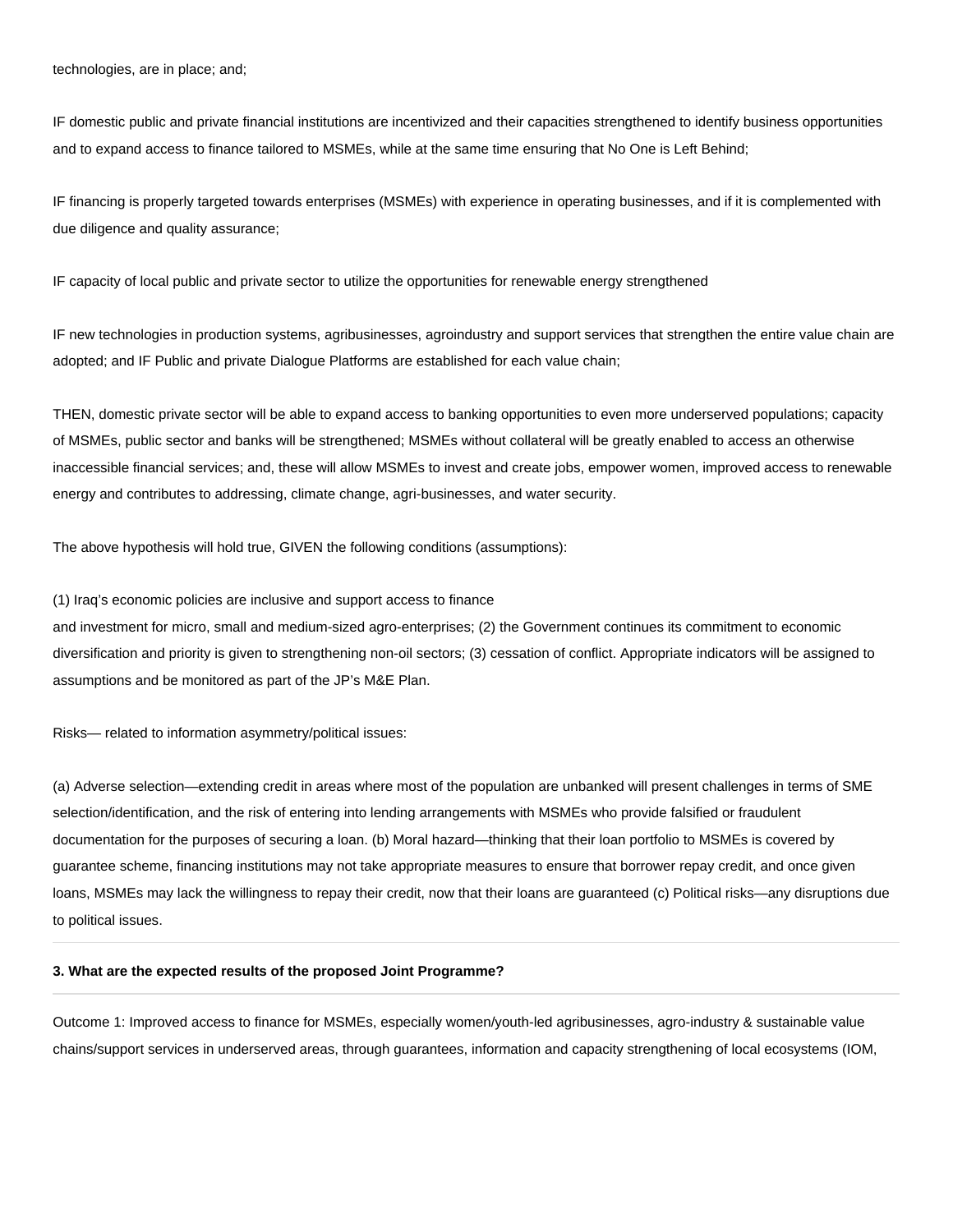#### FAO, UNDP)

KRA 1.1: Access to finance and investment for MSM agri-business enterprises enhanced and enabling conditions for sustainable value chain strengthened.

• Innovation and adoption of new technologies in production systems, agribusinesses, agroindustry and support services to strengthen the entire value-chain promoted;

- inclusive and sustainable businesses in selected agricultural value-chains and market systems strengthened;
- Public and private Dialogue Platforms established for each value-chain;

KRA 1.2: Financial market engagement with credit-worthy entrepreneurs facilitated.

- enhanced national/regional gov and private bank capacities, to extend funding and debt-equity to the non-oil sector;
- expanded portfolio of financing institutions to include underserved areas;
- increased women's/youth's access to financial services

Outcome 2: Access to and use of renewable energy/water use promoted among agricultural SMEs and selected value-chains through credit guarantee schemes, and grants to microfinance facility and innovative finance mechanisms (FAO, UNICEF, UNDP)

KRA 2.1: Access to and use of renewable-energy sources expanded

- Solar-panel electricity generation units are established.
- Capacity of local public and private sector to utilize the opportunities for renewable-energy strengthened;
- Low-cost clean energy available to MSMEs and agricultural producers;
- Renewable-energy legal and incentive frameworks created;

KRA 2.2: Localized pilot model to roll out a transformative solution to catalyze and integrate financing to ensure water security developed.

• A blended concessional finance model and a microfinance scheme to leverage investment in water-security with linkages KRA 2 designed;

- A platform for engaging other investors and SMEs established.
- Localized pilot model to roll out blended concessional loans implemented;
- A pilot model for microfinance along with credit enhancement implemented.
- Increased employment opportunities for youth/women, and other vulnerable groups.;

Results contribute to SDGs 2, 5, 6, 7, 8, 13 and 16. The contribution of results measured as part of review of the UNSDCF-through respective indicators of outcomes 2.1, 2.2 and 4.1 of interim UNSDCF.

Sustainability-PUNOs will work jointly with communities and authorities to plan, ensuring that sustainability with leaving no one behind is considered from the very outset of activities. Business development services, training of youth in maintaining solar-panels, and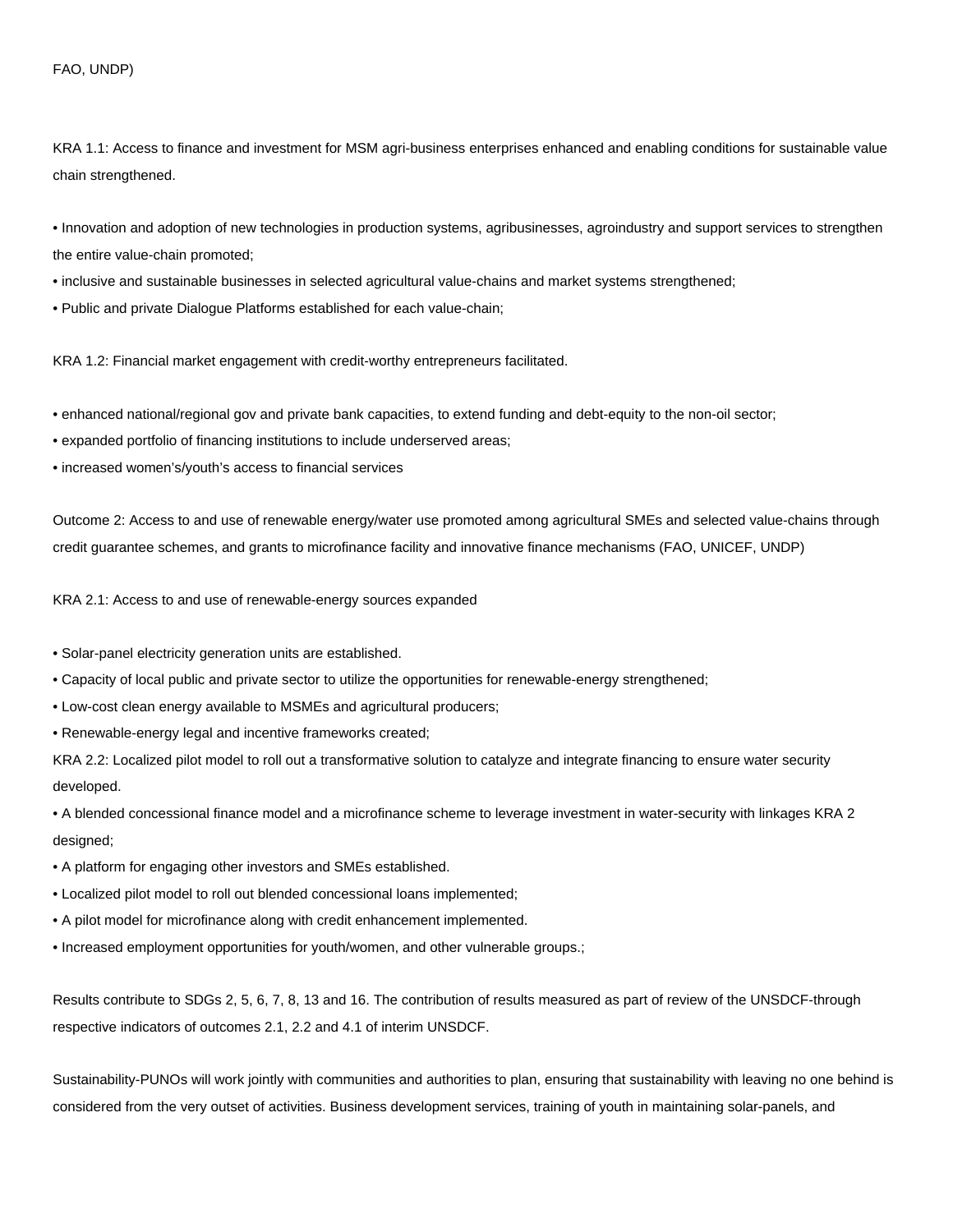institutional capacity building, will be emphasized. Additionally, the Unions (farmers, labor unions) and chamber of commerce will be reactivated to play a role in implementation.

#### **4. Describe the innovative nature of the Joint Programme**

From design perspective, the JP also is conceptualized in such a way that its implementation encourages collaboration and avoiding siloed approach. The success of one requires the success of others. For example, the results achieved under the envisioned KRA 1 would be crucial for achieving long-term gains from KRA 2. For example, the renewable energy solution produced by KRA1 will supply the inputs needed for achievement of KRA2. This, in a way, ensures adequate market for SMEs working on KRA 1. In this way, the programme ensures integration and full complementarity among the results.

Furthermore, currently with a large part of the population unbanked (of the 22 million adults in Iraq in 2019, only one in four has a bank account), information asymmetries and a lack of credit histories create outsized risks for lending institutions, who struggle to find bankable opportunities. In terms of financing solutions, the JP aims to add services that break bottlenecks in the middle of the value chain, as the EDF does, addressing market failures that the EDF helped identifying over the years. The experience with EDF (related to grants) will allow to better address crucial points of developing a credit guarantee mechanism, such as ensuring it is scalable, marketled and demand driven, allowing to target specific geographical areas or business sectors.

The proposed approach for implementing the anticipated JP is innovative from the point of view of financial products (as it employs multiple financing solutions (credit guarantee scheme, grants to beneficiaries and microfinance facility) among the outputs to achieve a common objective), with the status of the initiatives ranging from piloting to scaling up. Such approach is understandably complex, but it is particularly relevant for countries coming out of conflict, such as Iraq, which have structural gaps in these forms of blended financing.

IOM has a wealth of information on SMEs through its EDF applications portal. In a context marked by low confidence in portfolios, one of the best uses of such portal is being able to identify businesses that will actually pay loans back, training a cadre of people who can contribute to private sector engagement, and effectively, bringing the banks to the private sector through portfolio building. This is an innovative approach to formalization and growth which has not yet been implemented in Iraq.

### **5. Expected added value of the UN and the Joint SDG Fund**

Securing access to finance is very challenging for MSMEs. Iraq ranks 186 out of 190 countries in getting credit, according to Doing Business 2020 Report. It is estimated that fewer than 5% of SMEs in the formal sector have received bank loans. The amount of credit provided to the private sector (PS) amounts to less than 7% of GDP (compared with 55% on average in other MENA countries). Access to credit is mainly constrained by the excessive collateral requirement (up to 150% of loan value for, small firms and medium firms respectively). This limits job creation and hampers economic growth, as the current limited access to finance makes it an arduous task for businesses to modernize or expand. Therefore, new avenues to obtain financing, accessible to more businesses, especially SMEs, are needed. This is where the financing from the SDG Fund adds value—by providing access to finance by SMEs while removing the constraint of collateral requirement.

Previous working experience with the UN-agencies in financing SMEs (IOM through EDF and UNDP's work on renewable energy) and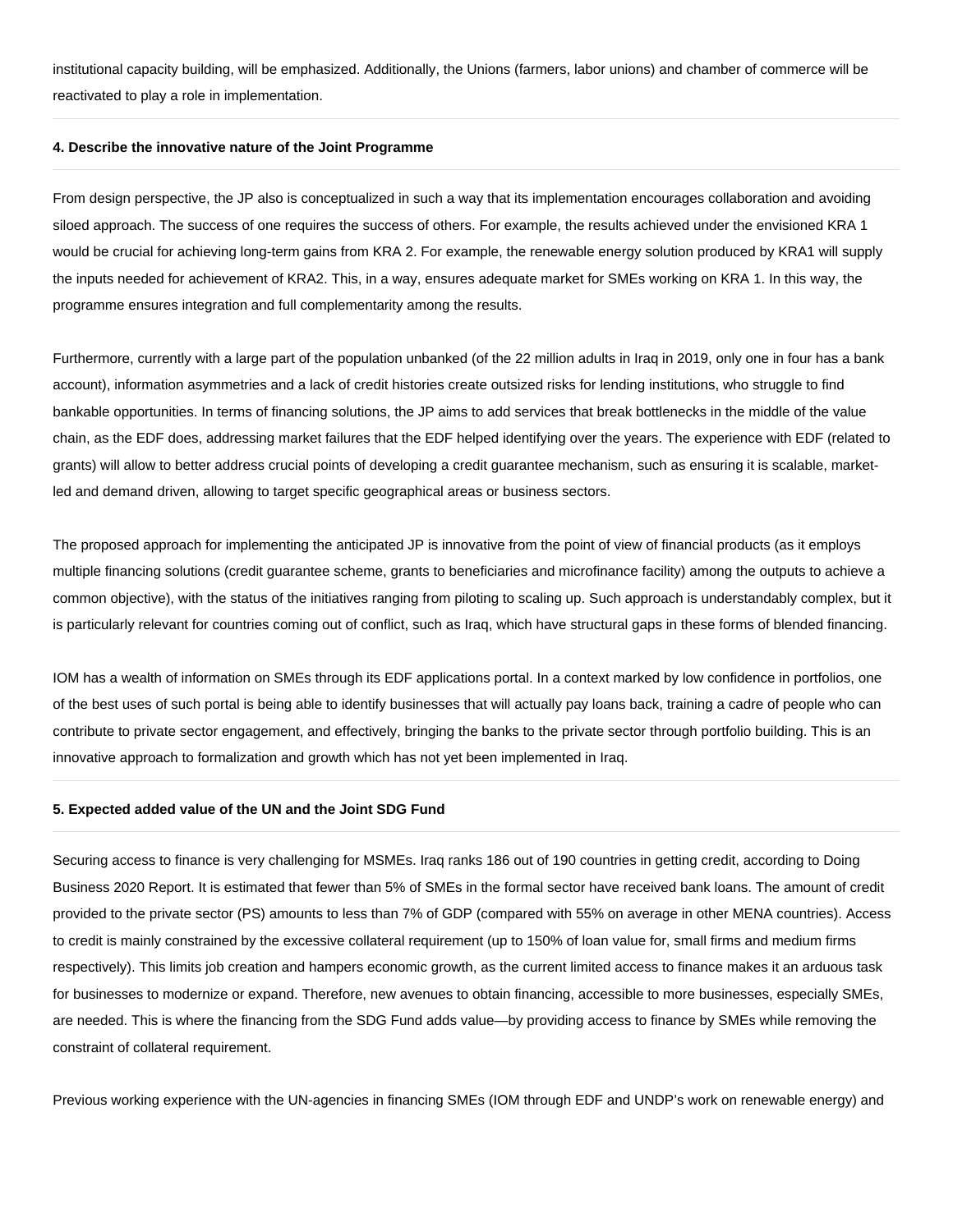successes achieved has given the confidence to the financing PS institutions to further expand the scope and depth of products they offer to SMEs. The Agencies' developed competences minimize the risk-of-failure and avoid potential loss of investment by PS, on which this JP capitalizes. The JP will provide an opportunity for the PUNOs to consolidate their efforts and support Iraq in achieving SDGs through as well as accelerating the SDGs through short-medium term gains. The contribution of UN is important as public and PS investment in sustainable development is still limited due to political/security circumstances in the country. Without UN investments, the direct beneficiaries will not be able to take full advantage of this opportunity and investing with a medium-term horizon in their mind.

#### **6. Leadership and implementation of the Joint Programme**

The JP will adopt existing steering committee (SC) structure established for the implementation of UNDAF/UNSDCF. It is the highest decision-making body of the programme. The SC ensures operational effectiveness and efficiency. It will be co-chaired by the Ministry of Planning and the JP lead agency (UNDP). The SC will ensure that the JP is coordinated with other relevant initiatives and review the JP's performance and provide strategic guidance to ensure it meets the original objectives, as well as provision of support to resolve high-level political issues, if appropriate. The SC will comprise primary stakeholders, including but not limited to DCO, FAO, IOM, UNDP and UNICEF, ministries of agriculture, planning, finance, and, Municipalities, civil societies and private sector. IFIs and bilateral partners would be invited as observers. The JP will be implemented through a transparent, participative and inclusive consultative process, which aims to leave no one behind.

Each of the participating UN agencies lead each of the key result areas of the JP. KRA 1 is led by UNDP, while results 2, 3 and 4 are led by FAO, IOM and UNICEF respectively, with the implementation of each KRA requiring collaboration with other agencies. A coordination and management unit will be established within the Ministry of Planning for the day-to-day implementation and monitoring. .

UN entities provide advice/technical support to SMEs under the results they are leading, linking them with market in/out the country, assess challenges being faced by the enterprises and work towards addressing those challenges.

Partnership beyond the UN agencies would be a key for success. Participating UN agencies will engage with the World Bank to address constraints on business environment; IFC in streamlining the engagement of the private sector for blended financing; and USAID for tapping their expertise in value chain development.

#### **7. Expected period of implementation**

The implementation period is 3 years. The duration and milestones have been constructed based on a series of consultations with the national/sub-national governments, civil society and those co-funding/co-financing, beside previous lessons learned, and case studies prepared by the joint agencies.

1) Completion of the Inception Phase: signing JP agreement, followed by the signing of a Memorandum of Understanding with the partner financial institution. This phase includes setting up PIU, steering committee meetings, inception workshop, refining roles and responsibilities of coordination mechanisms. 6-12 months.

2) Identification and selection of MSMEs (required skills, knowledge and technical packages with view of focusing on women-intensive):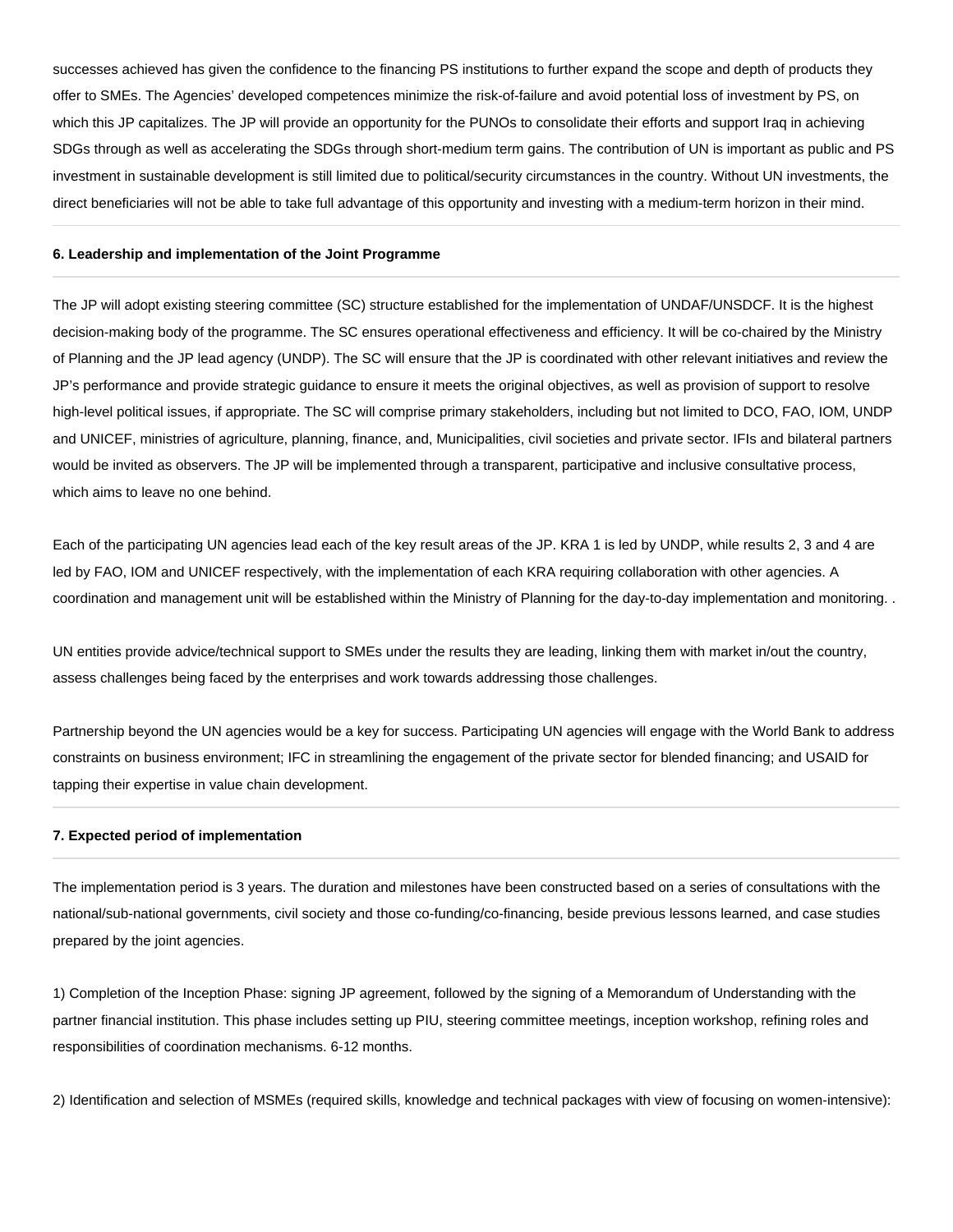establishment of dialogue forums for policy development for SDGs acceleration and to support access to finance and investment for MSMEs, as well as a vibrant, efficient and sustainable business environment for investors. 6-12 Months.

3) Operationalization of the credit guarantee, concessional loans, and microfinance schemes: assessing enabling environment for implementation (regulatory, legal and marketing, and financing related issues), and facilitating access to credit. 1-3 years.

4) Enhance the knowledge and innovation focus of private investment to prioritized SDG areas: including capacity development of the SMEs in business management, and marketing. This is a continuous process.

#### **8. Cost, co-funding, and co-financing of Joint Programme**

The overall cost for the implementation of the JP is estimated to be \$20.7 million. The total amount requested from the fund is \$6.9 million (about 33.3% of the total JP cost). The remaining 66.67% of the total JP would be financed from different sources.

Discussion have taken place with some private sector players and universities, which expressed interest to co-finance the JP, amounting to \$1.1 million. This includes co-financing from Iraq Private Banks League amounting to \$0.5million, and co-funding from universities amounting to \$0.6 million. Co-funding from the JP participating UN Agencies amount to \$1.5 million.

Additional contribution will be explored during project formulation to possibly scale up results and intended outcomes. Some private companies (e.g., oil companies, and telephone companies) have also indicated their intention to support the SMEs by funding the implementation of some interventions. Further discussions will be held to see how these companies engage, the amount of funding, to facilitate this sector specific SDG financing requirement relevant to the SDGs that this JP primarily refers to, i.e., SDGs 2, 6, 7, 8 and 9. Based on the assessment results, this JP would be expanded to encompass more number of beneficiaries.

The breakdown of the financing requested from SDG fund is broken down as follows:

(a) UNDP \$2.5 million (b) UNICEF \$1.3 million (c) IOM \$1.6 million

(d) FAO \$1.5 million

The funds available through the Joint SDG fund will be delivered in the form of credit guarantee scheme (UNDP and IOM), grants to direct beneficiaries (FAO), and grants to establish the microfinance facility (UNICEF). A certain amount of funding from local sources will also be used to implement activities related to the financing solutions mentioned above, but that are essential for the success of credit guarantee schemes such as building capacities of enterprises to develop bankable proposals, Business Development Services, institutional capacity building (e.g., assessing and advocating conducive enabling environment, such as legal frameworks, understanding the financing space and additional financing requirements for implementing SDGs to which this JP contributes (2, 6, 7, 8, 9, 13), etc.).

#### **9. Risk assessment**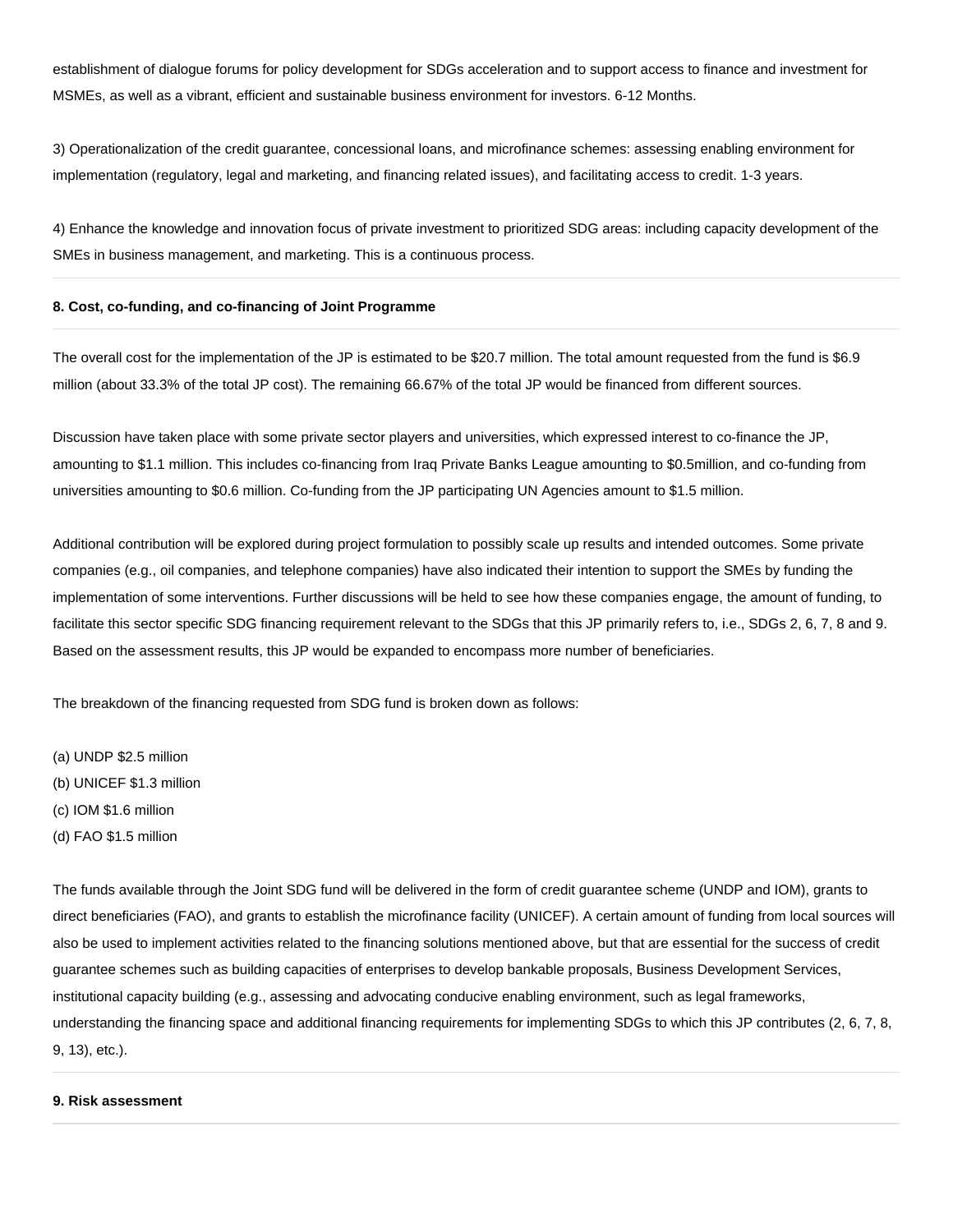The risks are mainly political. Escalation of conflicts, co-optation of reforms by vested interests, partisan politics and deterioration of capacity of implementing institutions, are associated risks that could hamper success of the JP. As the recent demonstrations have shown, the impact of such incidents on development efforts could be high. Such disruptions have long-term impacts and delay programme implementation. Major causes of such risk include lack of employment opportunities for youth. To prevent such risks and mitigate their impacts, the JP will devise mechanisms which empower the youth and enable them to benefit from the interventions. PUNOs will monitor the development of the risk through the establishment/strengthening of conflict early warning system to provide alternative solutions to overcome possible obstacles.

There is also the risk of credit default. Understanding the SME sector and market participants could minimize the risks. Through IOM EDF, a wealth of information has been collected about SMEs. UNDP is also in the process of undertaking "Mixed Formal and Informal MSME surveys" to "build a comprehensive picture on the SMEs structure, trend, business dynamics, challenges and opportunities through up-to-date, reliable, relevant market information and analysis to identify those economic sectors / sub-sectors with the highest potential to allow all actors to design initiatives aimed at supporting private sector through SMEs or job creation, or even inclusive growth policy". In addition, strong emphasis will be given to due diligence and risk mitigation; close partnership with government for the management of the fund; broader public and private partnerships; and, helping SMEs develop creditworthiness to gain access to commercial banks.

While there has been previous experience of working with banks on similar kind of arrangement, the bank currently proposed as partner (Industrial Bank) has no previous history of partnerships or initiatives with UN organization. Due diligence or an audit would be undertaken to understand the possible shortcomings of the institution and areas that may require special attention. The credit guarantee scheme will guarantee only part of the loans to ensure participation by the financing institution in employing its loan collection practices diligently

Other risks relate to social and environmental risks. To address this, the participating UN agencies adopt/ shall support the adoption of/ fair labor standards, according to Iraqi labor law and UN standards. Agencies will ensure that globally accepted social and environmental safety standards will be adhered to during the design of the full-fledged JP and its implementation.

#### **10. Convening the private sector and engaging IFIs/DFIs**

Series of discussions were held with multiple stakeholders, including public and private institutions. Some parties expressed their willingness to discuss their contribution after the acceptance of the Concept Note, while other have made financial commitment. Some oil companies and a telephone Company have indicated their intention to support the SMEs by providing financial support. Further discussions will be held to operationalize this commitment.

There has not been discussions IFIs regarding this Concept Note, but the participating UN agencies are closely collaborating with IFIs/DFIs in implementing other projects. Despite no discussion on this Concept Note, they would be invited to take part in the JP Steering Committee as observers. Further discussion will take place. IFIs/DFIs active in Iraq include: World Bank, IFC, IsDB, KfW and others. The presence of IFC around the table, with significant experience in SME Finance in the MENA through various financing facilities, would contribute to the success of this JP. There is already an ongoing discussion with KfW for financing SMEs, though not as part of this JP. As part of future strategies of engagement, the UN will continue discussions with IFIs and DFIs to leverage additional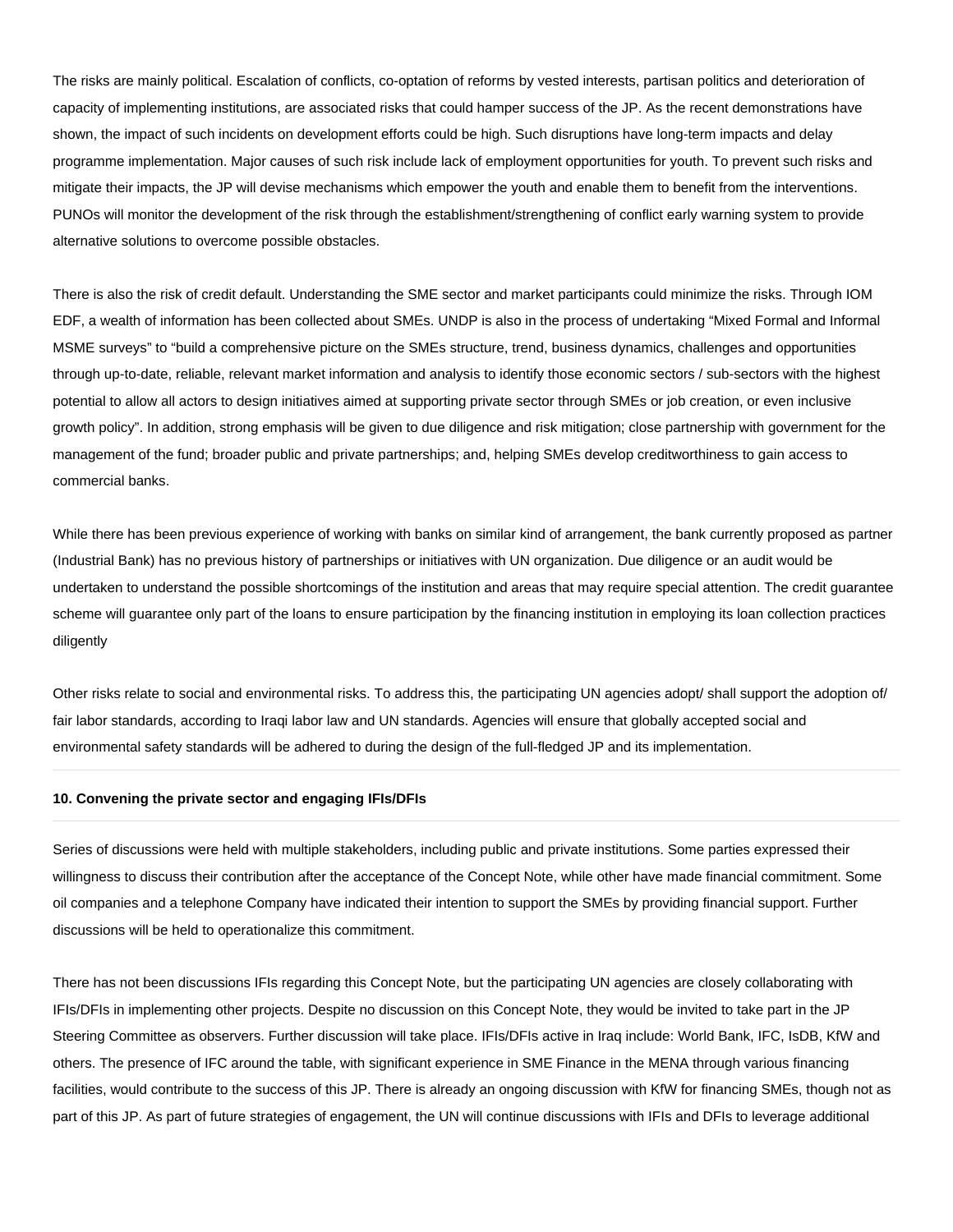#### **11. Leverage and catalytic function**

The JP leverages resources for the SDGs at scale. With each \$1 investment from the Joint SDG fund, over \$2 will be mobilized for implementation of the Joint Programme. This ratio is attainable, given previous experiences in Iraq. It is believed that in the context of Iraq, credit guarantee scheme would succeed if it is properly targeted towards enterprises with experience in operating businesses; complemented with due diligence and quality assurance; supported through business development services; and if enabling conditions for operation and management of the enterprises are in place. The mechanism will greatly enable small and medium enterprises without collateral to access an otherwise inaccessible financial service. Based on previous experience by IOM Enterprise Development Fund, (for \$600,000 capital invested by EDF, for example, nearly 5 times more liquidity (\$3 million) could be unlocked to Iraqi SMEs with the loan guarantee fund, under a 15% default rate scenario. The anticipated credit guarantee scheme will guarantee only part of the SME loans in order to ensure participation by the financing institution in employing its loan collection practices diligently, and allowing other partners to focus on funding, due diligence best practices and product marketing. Thus, as another activity in line with target 8.10 of SDG 8, domestic institutions will be encouraged to expand access to banking opportunities to even more underserved and under reached populations under this activity.

Private capital represents approximately over 54.1% of the total project costs. Out of the total cost, \$6.9 million (33.3%) is expected from the SDG Fund; \$2.6 million (12.6%) is expected in the form of local commitment (including co-funding from participating UN agencies amounting to \$1.5 million), and \$11.2 million (54.1%) to be leveraged from domestic and/or international financing institution. As part of future strategies of engagement, the UN has already engaged and will continue discussions with World Bank, Islamic Development Bank and International Finance Corporation to leverage additional financial products to support areas prioritized in this JP.

### **12. Technical support and seed funding**

The formulation of the JP will be informed by the guidance stipulated in the UNSDG Guidance Note for Joint Programmes. The formulation of the full-fledged Joint Programme would require a detailed level of analysis of development context, including financing the SDGs highlighted in this concept note, and identification of potential financing options, in addition to those proposed in the Concept Note. It would require joint situation analysis of MSMEs (strengths, opportunities weaknesses and threats), establishing scenarios, undertaking further consultation with stakeholders at national and sub-national levels to identify the most adequate strategy of joint UN action and to ensure a realistic design and work plan; and, setting up coordination mechanisms to maximize synergies and impacts. In this regard, existing studies and the ongoing SME survey by UNDP Country Office, and agricultural value chain studies undertaken by FAO on behalf of the Food Security Cluster, would provide useful information. Inception workshops would be organized, to get agreement from all partners on the results, indicators and target timeframes while also clarifying roles and responsibilities.

Once the Concept Note is approved, the formulation of JP in such manner would entail costs and require technical support. Major costs are related to recruitment of consultant, consultation with the stakeholders (government, private sector counterparts (including banks), women organizations, youth groups, IFIs and MDBs). It is estimated that about \$500,000 would be required for consultancy fee, organizing consultation, and quick assessment of the SMEs sector in different sectors (energy, agriculture, agri-businesses, other